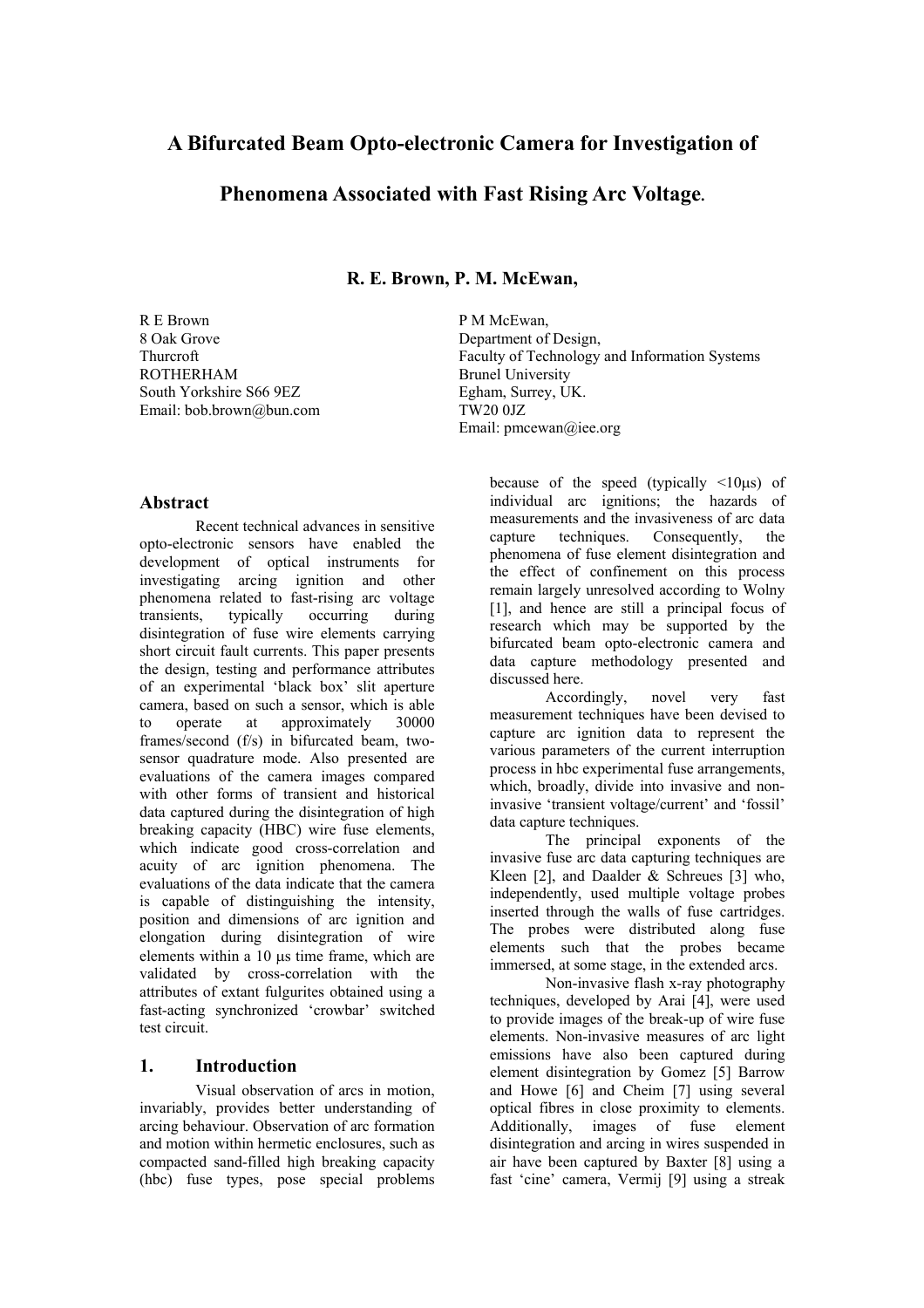camera and Brown [10] using a fast (2000f/s) video camera.

The principal 'fossil' arc investigation techniques, primarily, involve obtaining data from sintered sand-element arc track remnants extant within hbc fuse filler after arcing has been terminated by natural or forced currentcommutation of the fuse current. The remnants, referred to as fulgurites, permit measures of arc length, arc energy, the rate of element erosion [11] and arc elongation [12].

The principal design requirement for the proposed opto-electronic camera was to capture individual arc ignitions and crosscorrelate arc light emission, arc voltage/current transients and fossil attributes of progressive arc ignitions and extended arc burning in hbc fuse wire and notched element types during current interruption periods, corresponding to short-circuit test duties for fast-acting hbc fuses, such as exhibited by thick metal conductive film substrate fuse types.

# **2. Opto-electronic Camera Design and Data Capture Techniques.**

The proposed opto-electronic camera was designed specifically for light image capture of multiple arc ignitions occurring along wires and hbc fuse elements within a time period 10µs~150µs and to be able to capture extended arcing within periods in excess of 5ms.

The camera's optical system comprises a planar convex lens, a beam splitter and two light sensors; optically aligned within an opaque black box, figure 1. The arc light source converges onto the two light sensors after passing through a slit aperture and beam splitter. The beam splitter enables two light image captures per integration cycle and a doubling of the capture speed of the camera.

The camera's design was based on the Texas Instruments 8 pin DIL optical sensor device TSL 1401, comprising 128 'pixels' with individual photo diode; associated charge amplifier and pixel data hold circuitry. Photo current from a pixel diode, when integrated, outputs a voltage indicator of the light energy falling onto the pixel in a predefined integration period. The sensor's pixel data hold function, additionally, provides simultaneous start and stop time instances for all pixels.

Figure 2 shows a simplified block diagram of the camera and the interconnections between the fuse test facility, optical system,<br>camera control electronics and two camera control electronics and two oscilloscopes for capturing the image attributes of the bifurcated arc light source.





Fig 1. Opto-electronic camera optical system.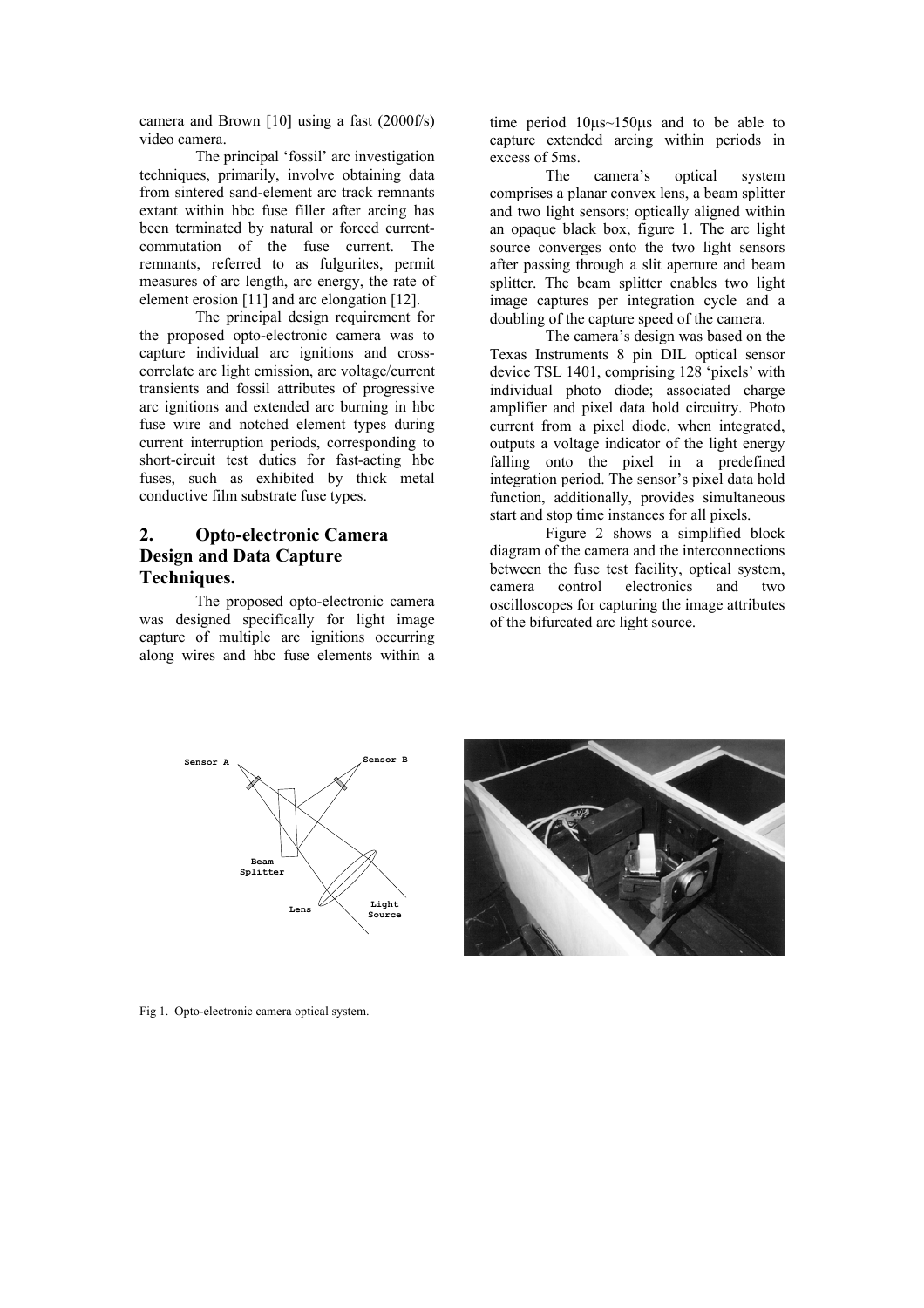

Fig. 2. Schematic diagram of opto-electronic camera control, optical system and fuse test circuit.

At the beginning of the integration period, a pre-discharged (sampling) capacitor connects to each of the integrators through an analogue switch. The output and reset of the pixel integrators are controlled by a 128-bit shift register and reset logic. The sensor output sequences are initiated by the application of the (SI) serial input pulses. These signals are derived from a comparator, set to latch at the onset of disintegration of the fuse element, which is then inputted to the time delay circuit of each beam image trigger circuit to give time shifted SI series for each beam by manual preset adjustment. This dual delay configuration enables capture of two pre-settable timedifferentiated image attributes by the camera, with reference to a pre-settable test circuit time-phase reference as indicted in the pulse timing diagram of figure 3. Each oscilloscope displays both temporal and light intensity attributes of arc ignition at separate presettable intervals in the range 1µs~64µs. A thyristor 'crow bar' switch is configured so that it is able to divert the test circuit current from the fuse test sample within 5µs of the instant of an image capture to permit momentary capture of fulgurites [12].



Figure 3 Diagram indicating control pulse (SI) and camera image (AO) capture instances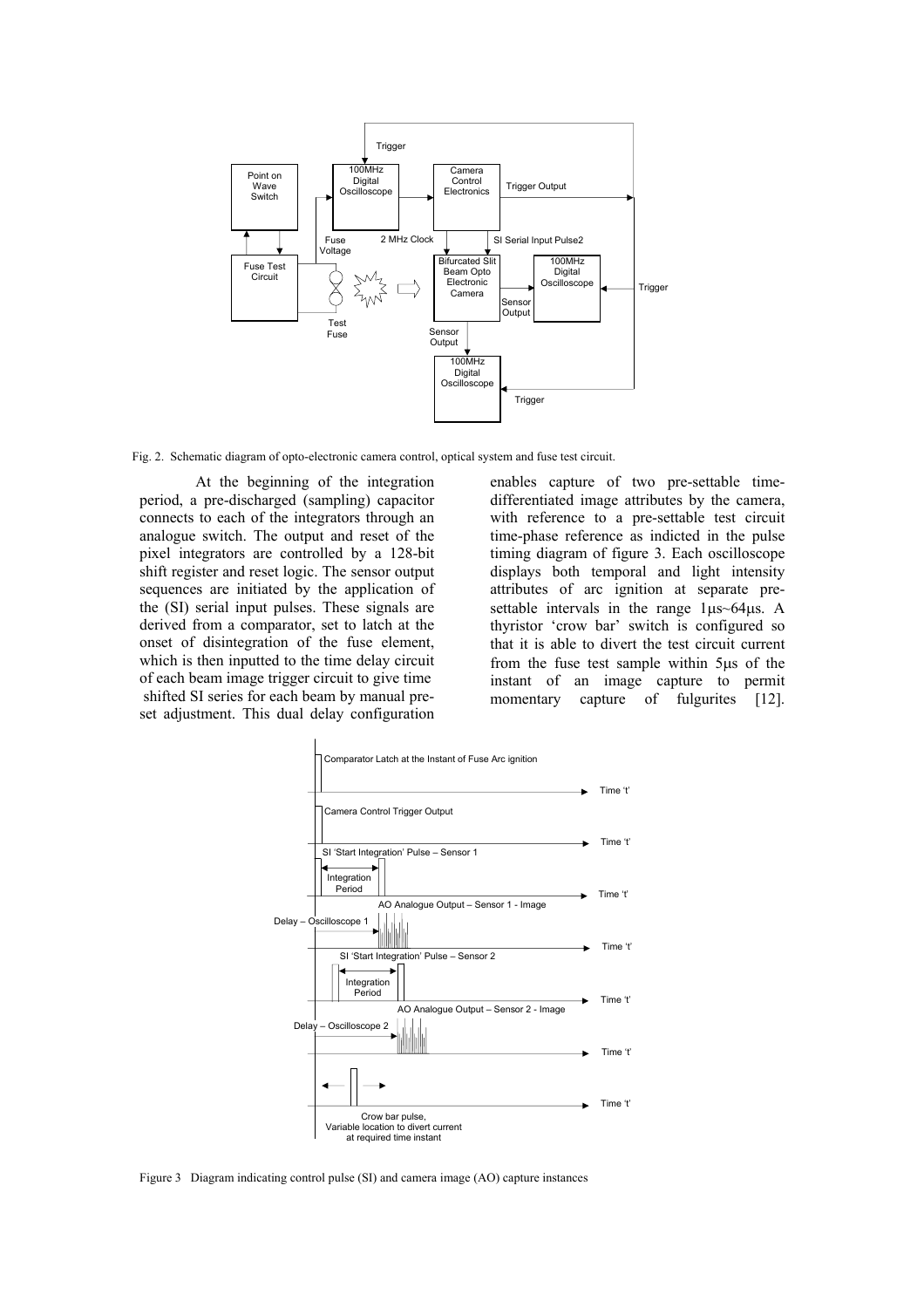**3. Experimental arrangement for image capture of arc ignitions in wire and notched element hbc fuses** 

Special robust experimental enclosures were devised to detect arc ignitions in fuse elements within compacted silica filler to ensure good acuity of arc light emission and protection of the camera lens from expulsed arc products. The wire and notched fuse element samples were bonded to glass slides as shown in figure 4, hence the glass slides acted as a window, arc shield and fuse substrate base. The elements were pressed against the glass substrate by the filler, which was compacted by vigorous mechanical vibration.



Fig 4i Examples of the wire and a notched fuse element window/substrate test samples used in experimental investigations.



Fig 4ii Fuse test samples and test enclosure showing glass substrate-mounted fuse wire and elements with and without filler

### **4. Camera calibration methods and techniques**

Special camera calibration procedures and hardware were devised to validate the camera attributes. Testing procedures were also developed to validate the transient performance of the camera.

The calibration and testing set-up consisted of a homogenous light source comprising a columnar light box with a 650W white light source and a small hole on one side of the box, figure 5., which was positioned on the same horizontal axis to the light aperture of the camera such that the light radiating through the hole entered the camera through a 25mm  $(l) \times 0.2$ mm  $(w)$  slit and focused onto the two light sensors. The alignments of each sensor were calibrated relative to the horizontal axis of the optical system by capturing the sensor outputs when triggered using ramp voltage latch techniques and were monitored until the responses of all pixel outputs were within a range of  $\pm 0.1$  volts (3% nominal full scale deflection). The results from testing confirmed that the pixel voltage output-integration time relationship was linear.



Fig. 5. Patterned encoded wheel and simplified block diagram of camera timing test arrangements.

 Validation of the transient response necessitated devising a series of patterned encoded wheels, figure 6i. These wheels were positioned against the camera aperture and rotated at 12000 rpm with the horizontal axes of the wheel and the optical system aligned. The wheels were pattern encoded with 25 alternating transparent and opaque rings, where the centre ring of a wheel is aligned with the vertical axis of the optical system. The angular position datum is referenced on each wheel by a transparent window in the opaque outer ring, which, when detected by an optocoupler, initiates camera data capture. An example of the normalized output of the sensors is shown in figure 6ii.



Fig. 6i Patterned-encoded wheel, typical of sequential arc ignition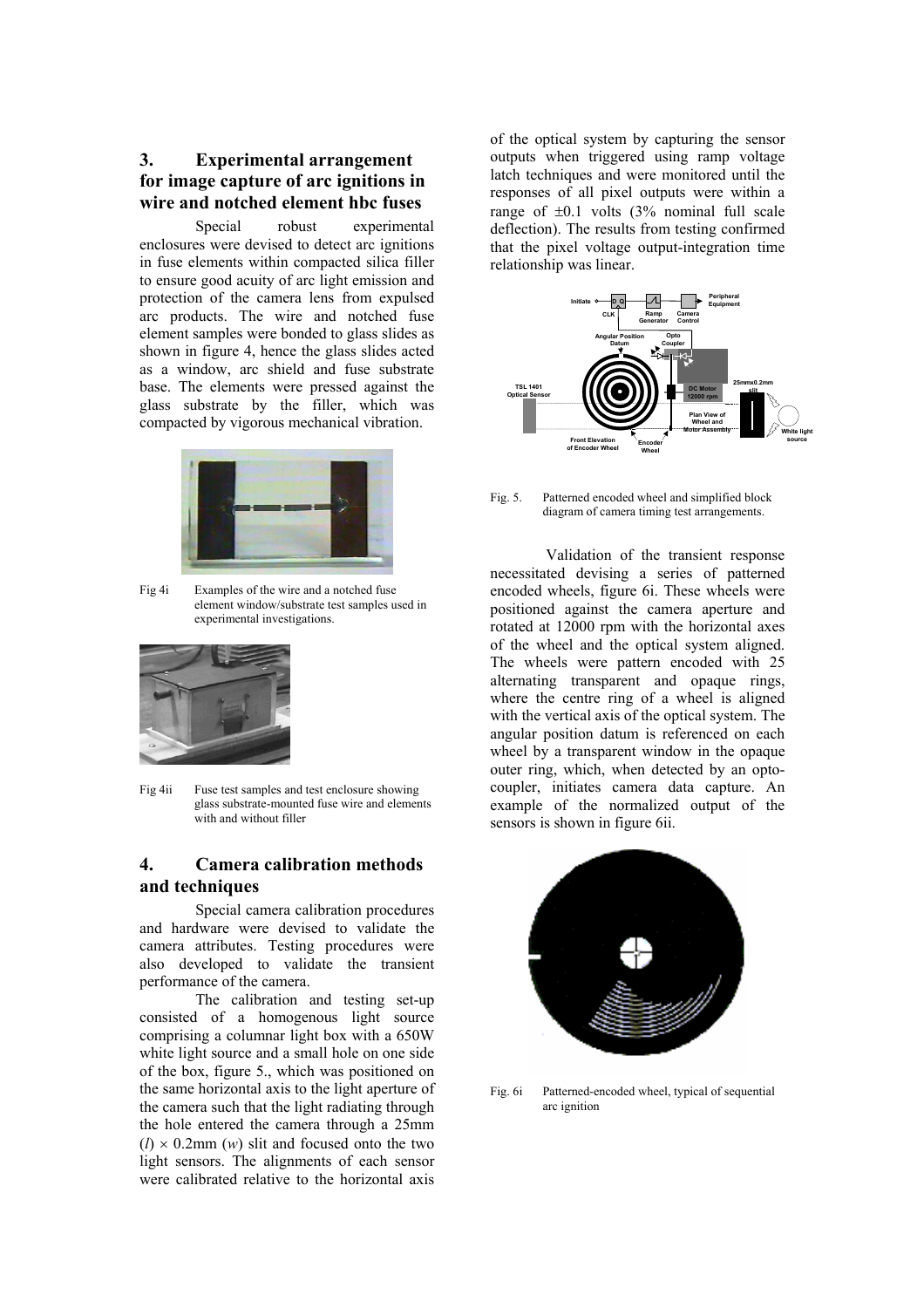

Fig. 6ii Normalised sensor output with integration  $time = 1.5$ ms

Figs 6 Example of a simulated sequential arc ignition pattern-encoded wheel and corresponding sensor output

#### **5. Camera commissioning**

Commission tests included setting the range of the sensor output (0∼2volts) within the range of the maximum light intensity radiated from the fuse element to determine the camera's noise limitations and the degree of image lag, i.e. the amount of trapped data in successive camera images.

### **6. Time correlation and fuse current commutation techniques**

Time correlation of data representing arc ignition phenomena in fuse elements was achieved by synchronizing the capture of transient data relative to a single time event instant, the 'event' being the latching of the opto-electronic camera comparator whereby all cross-correlation data from each source was verified.

## **7. Results of Temporal and spatial correlation of arc ignition measurements**

Figure 7 shows the time-correlated attributes of two-beam mode camera operation over one integration cycle for a single test of a copper wire sample. The corresponding sensor data sets are captured on two oscilloscopes; 20µs after the arc voltage is detected by the first oscilloscope and after an interval of 10µs by the second, figure 6i. Figure 7ii indicates the instant of 'crow-barring' the circuit current after a further interval of 5µs, resulting in a 35us time frame for the arc voltage and extant fulgurite attribute, immediately following current commutation. The results, figure 7, show that the pixel data correlates the

positions, intensities and widths of arcs which is evidenced in the size and positions of sintered remnants in the corresponding fulgurite. The arc voltage attribute indicates the instances the arc voltages appear and contribute to the instantaneous value. Furthermore, correlated analysis of multiple arc ignitions and momentary fulgurite attributes can be achieved by repetitive testing of identical fuse samples at different 'crowbar' switch time settings [13].



Fig 7i Sensor outputs delayed by 10µs and fuse fulgurite



Fig. 7ii Fuse voltage oscillogram – with current 'crowbarred' 5µs after Sensor 2 triggered

Fig. 7 Two-beam mode (10µs sensor-delayed) optoelectronic camera image & fuse fulgurite attributes and arc voltage oscillogram for single test on fuses wires.